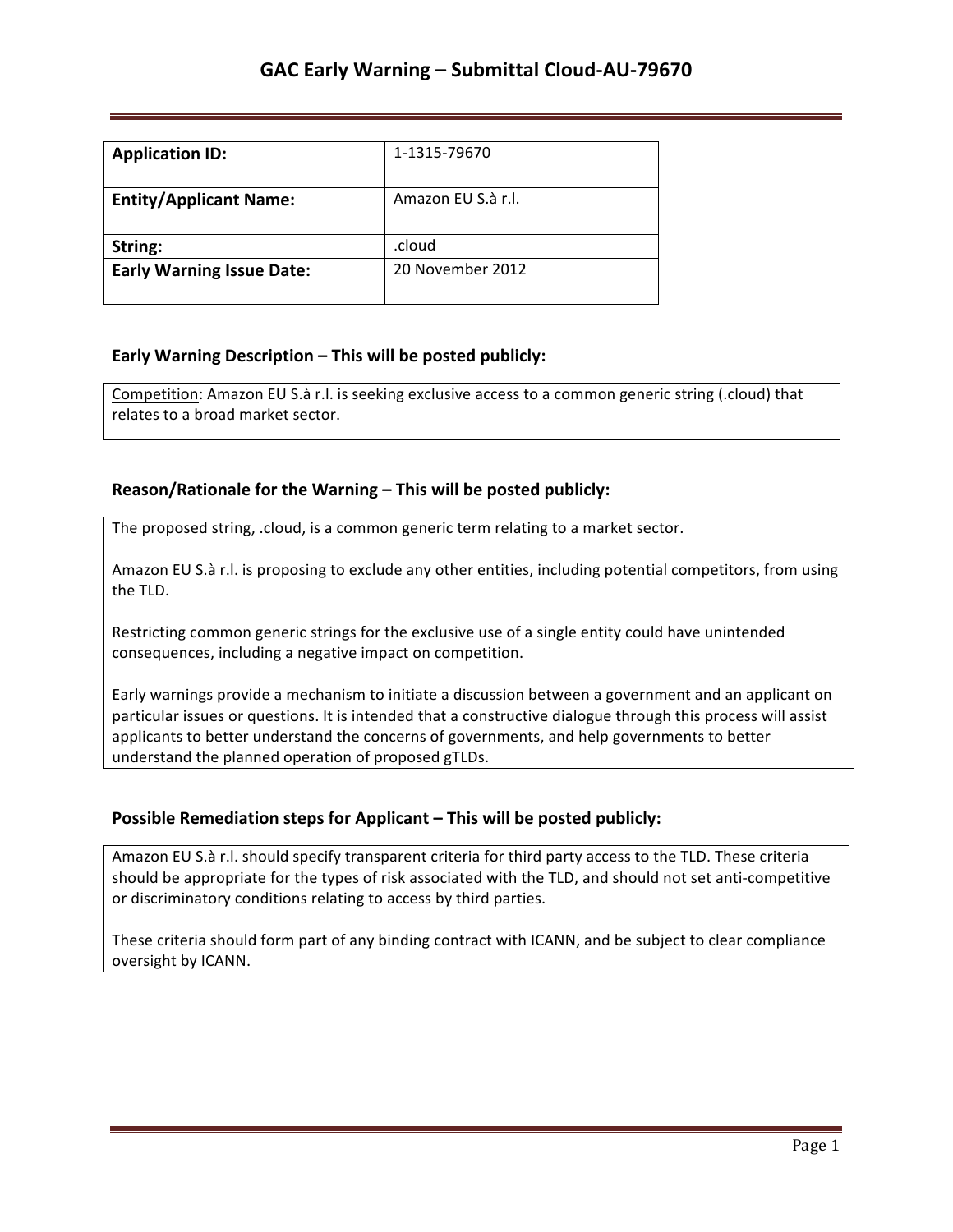## **Further Notes from GAC Member(s) (Optional) – This will be posted publicly:**

This Early Warning is from the Department of Broadband, Communications and the Digital Economy (DBCDE), on behalf of the Australian Government. In the first instance, communications and responses to this early warning should be emailed to gacearlywarning@gac.icann.org, with the text "Australian EW" and the application ID in the subject field.

# **INFORMATION FOR APPLICANTS**

# **About GAC Early Warning**

The GAC Early Warning is a notice only. It is not a formal objection, nor does it directly lead to a process that can result in rejection of the application. However, a GAC Early Warning should be taken seriously as it raises the likelihood that the application could be the subject of GAC Advice on New gTLDs or of a formal objection at a later stage in the process. Refer to section 1.1.2.4 of the Applicant Guidebook (http://newgtlds.icann.org/en/applicants/agb) for more information on GAC Early Warning.

# **Instructions if you receive the Early Warning**

**ICANN** strongly encourages you work with relevant parties as soon as possible to address the concerns voiced in the GAC Early Warning.

### **Asking questions about your GAC Early Warning**

If you have questions or need clarification about your GAC Early Warning, please contact gacearlywarning@gac.icann.org. As highlighted above, ICANN strongly encourages you to contact gacearlywarning@gac.icann.org as soon as practicable regarding the issues identified in the Early Warning. 

### **Continuing with your application**

If you choose to continue with the application, then the "Applicant's Response" section below should be completed. In this section, you should notify the GAC of intended actions, including the expected completion date. This completed form should then be sent to gacearlywarning@gac.icann.org. If your remediation steps involve submitting requests for changes to your application, see the change request process at http://newgtlds.icann.org/en/applicants/customer-service/change-requests.

In the absence of a response, ICANN will continue to process the application as submitted.

### **Withdrawing your application**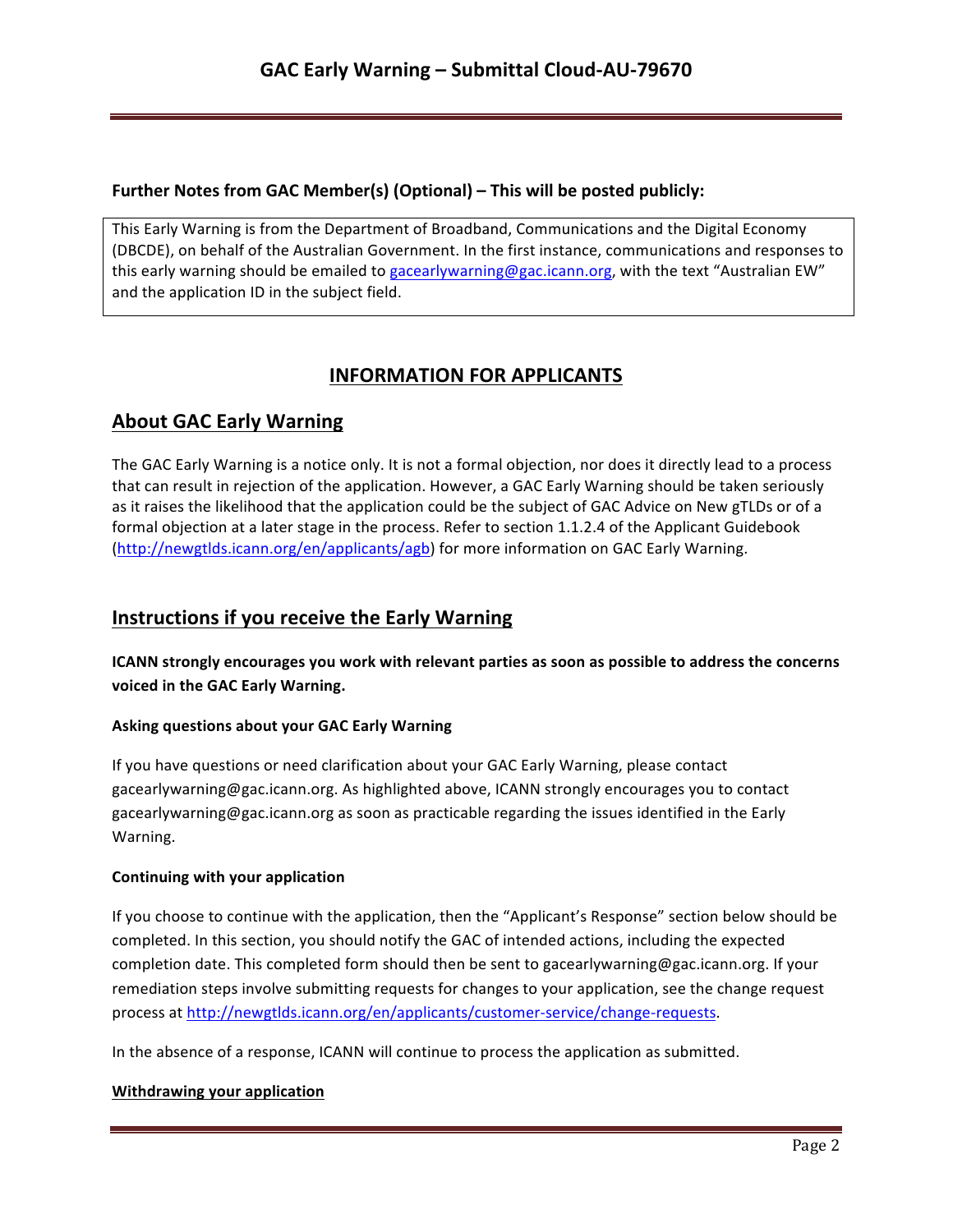# GAC Early Warning - Submittal Cloud-AU-79670

If you choose to withdraw your application within the 21-day window to be eligible for a refund of 80% of the evaluation fee (USD 148,000), please follow the withdrawal process published at http://newgtlds.icann.org/en/applicants/customer-service/withdrawal-refund. Note that an application can still be withdrawn after the 21-day time period; however, the available refund amount is reduced. See section 1.5 of the Applicant Guidebook.

For questions please contact: **gacearlywarning@gac.icann.org** 

### **Applicant Response:**